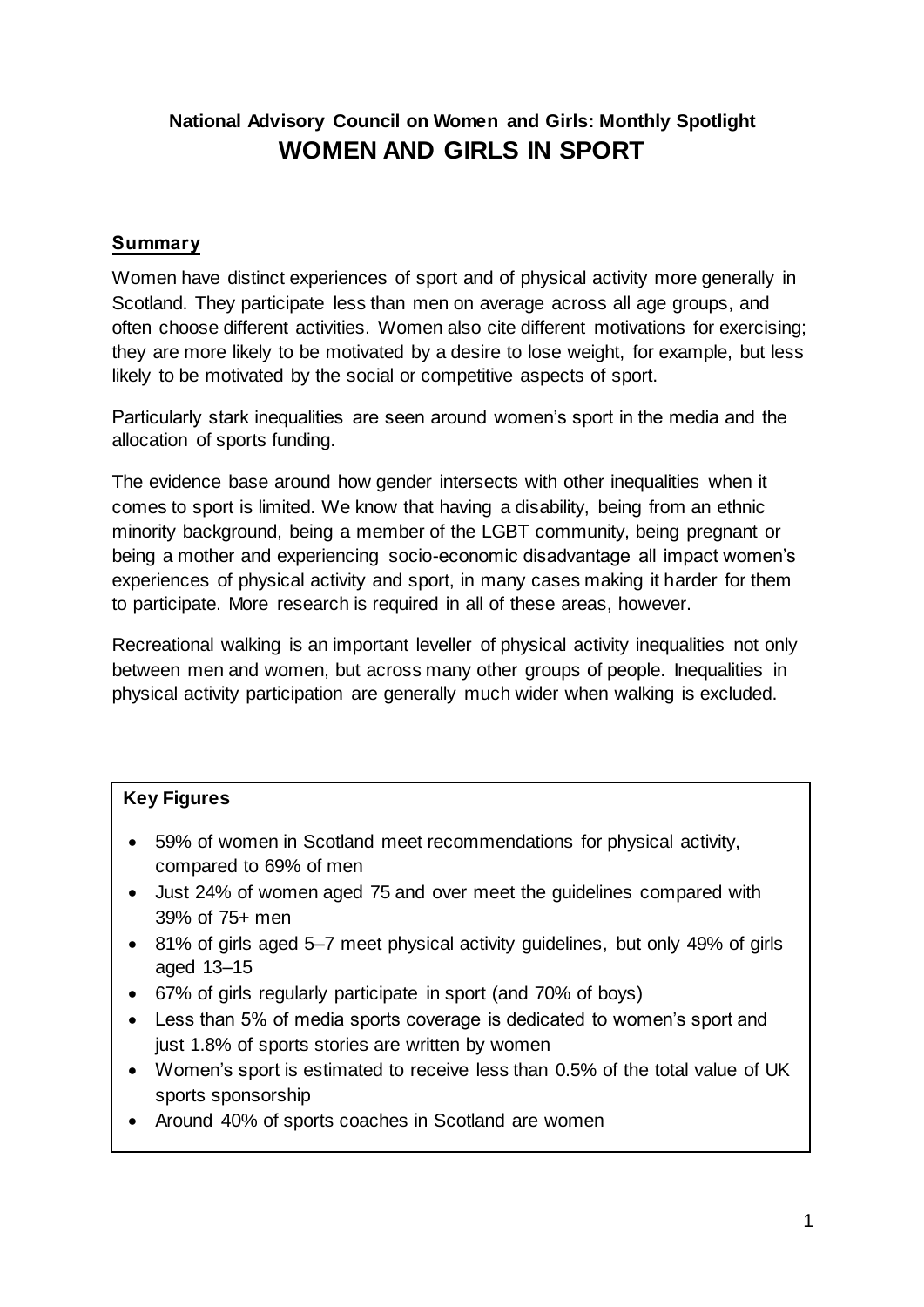## **Current Position: Women in Sport and Physical Activity**

In Scotland, women are significantly less likely than men to meet physical activity guidelines: just 59% of women accumulate the recommended 150 minutes of moderate activity or 75 minutes of vigorous activity per week, compared to 69% of men.<sup>1</sup> This is marginally higher than equivalent percentages in England (58% and 66% respectively).<sup>2</sup> 20% of women in Scotland do not participate in any form of physical activity, compared to 17% of men.<sup>3</sup> When walking is excluded, this difference rises: 51% of women do not regularly do any other form of physical activity, compared to 42% of men.<sup>4</sup>

Physical activity levels among adult women are lower across all age groups, diverging furthest from those of men amongst the youngest and oldest women, as the graph below shows.



Meeting physical activity regulations by age & sex (%)

Just 24% of women aged 75 and over met the guidelines in 2016 compared with 39% of men of the same age.<sup>5</sup> Physical fitness is important for helping older people to maintain independent living.<sup>6</sup> There is less evidence on participation in physical activity among older women than there is on younger age groups.<sup>7</sup> The amount of people participating declines with age for both sexes.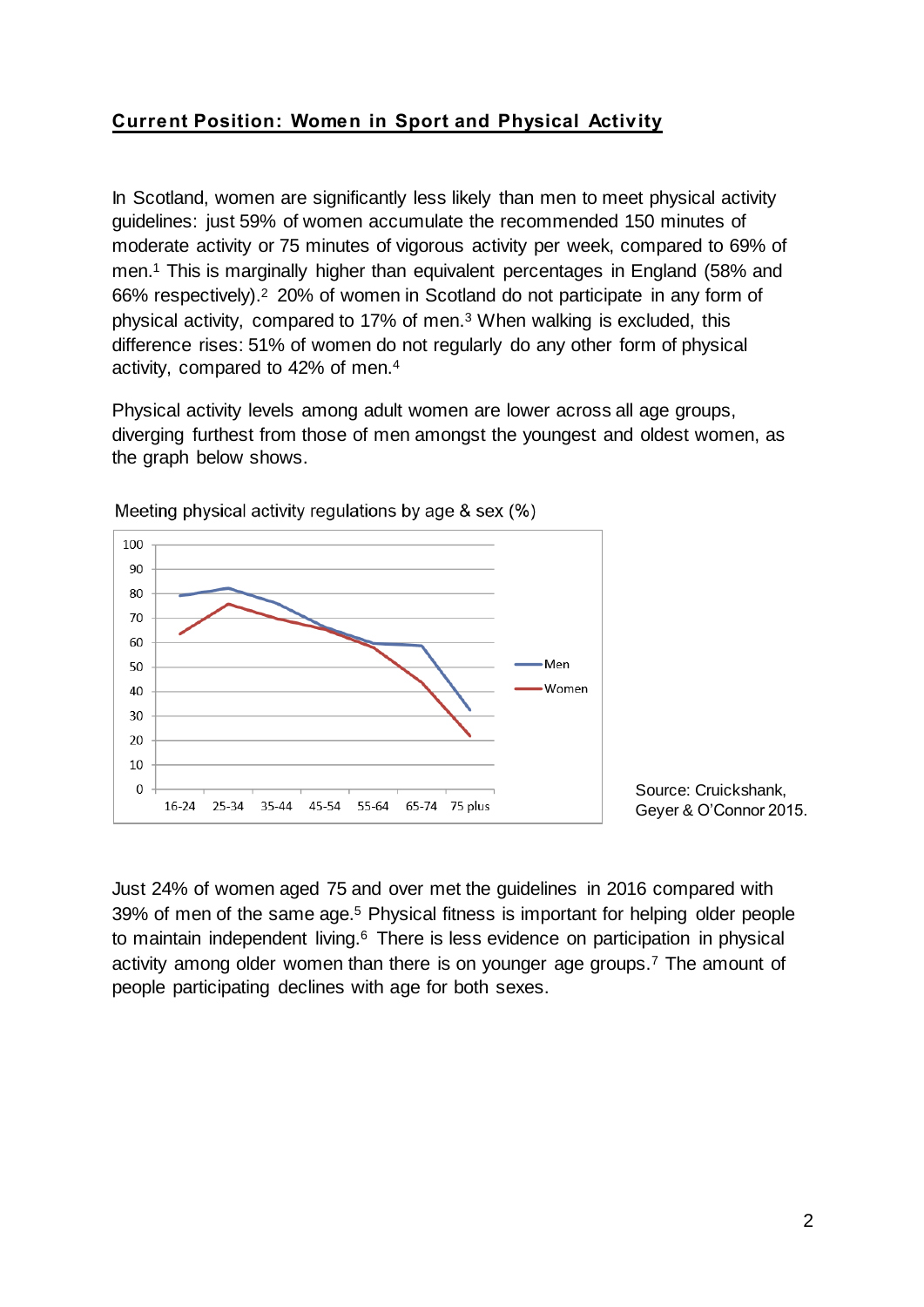

*Adults who participated in sports or exercise in the last 4 weeks, by sex*

Source: McLean, Christie & Gray 2017

Women are more likely to go swimming or do yoga, Pilates, aerobics, gymnastics or dance than men, but are less likely to go running or cycling, or to play football, rugby or golf.<sup>8</sup> In 2017, swimming and aerobics were the most popular forms of exercise for women (after walking), with 19% of women engaging in both.<sup>9</sup> 12% went running or to the gym, with 10% participating in dance. Just 1% of women played football and 2% played golf, compared to 14% and 10% respectively for men.

Men and women have slightly different **motivations** for participating (and not participating) in sport or physical activity. Although similar numbers cite keeping fit or in shape as a key motivation, women are more likely to be motivated by a desire to lose weight (40% compared to 27% of men) or because they are accompanying children (17% vs 11%).<sup>10</sup> They are less likely than men to be motivated by the social aspect of sport (27% vs 37%), by the competition involved (8% vs 31%) or by a desire to improve their performance (8% vs 20%).<sup>11</sup> Enjoyment is a primary motivation for 67% of women and 78% of men.<sup>12</sup> Women are more likely to cite family responsibilities as a reason for not exercising (33% compared to 22% of men) but less likely to think that they have become 'too old' to exercise (22% vs 34%).<sup>13</sup>

The **media** has an important role to play in informing our knowledge and attitudes towards women in sport, and it is therefore significant that less than 5% of media sports coverage is dedicated to women's sport, both in Scotland and the UK more widely.<sup>14</sup> These inequalities are reflected in those involved in the UK media: across national newspapers, just 1.8% of sports stories are written by women and little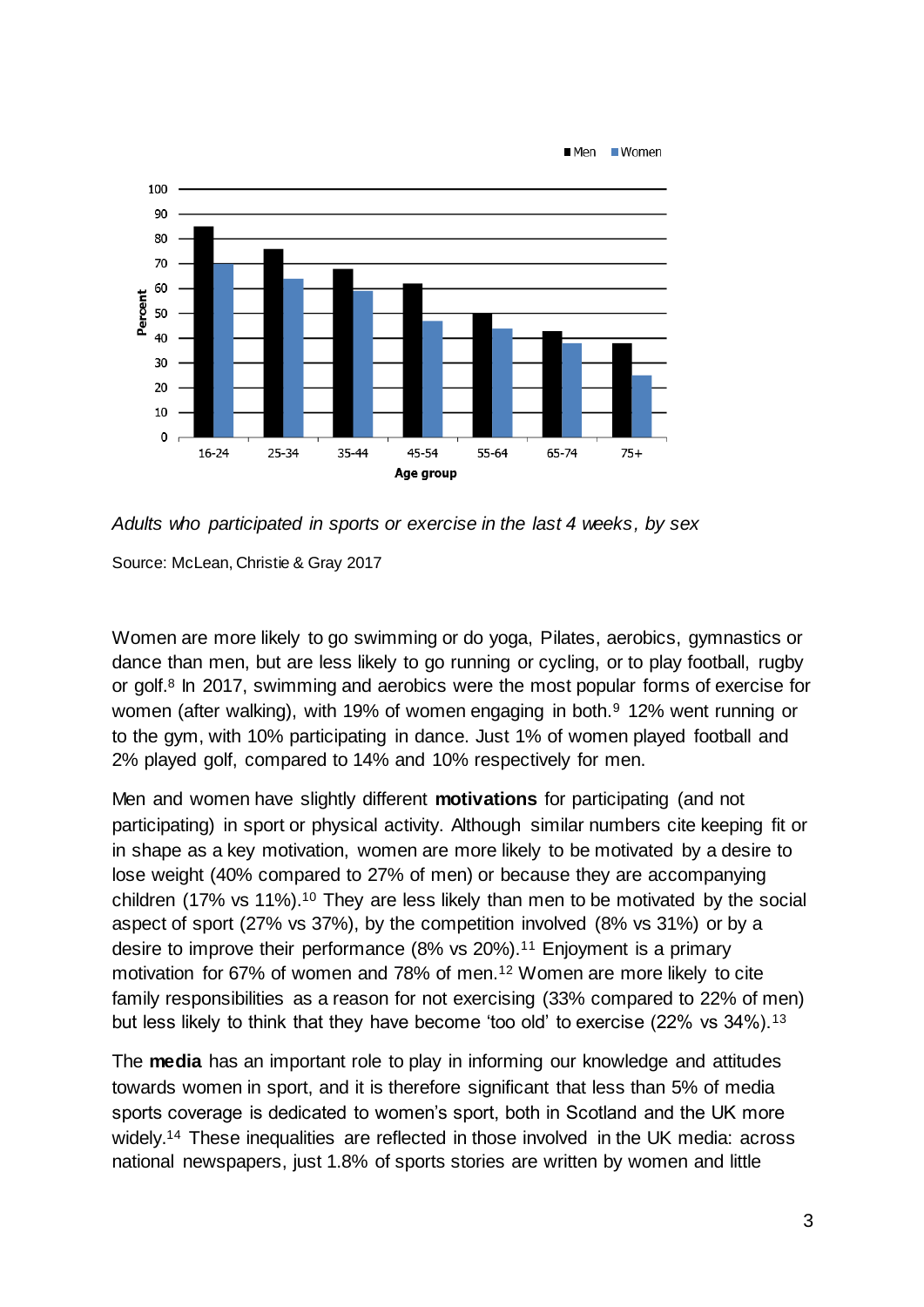significant change is being seen over time.<sup>15</sup> Just 4% of Football Writers' Association members are women and only 18% of sports journalism students.<sup>16</sup>

Women in Scotland are more likely to be involved in individual and non-competitive sports activities and less likely than men to be involved in clubs, therefore also being less likely to access **sports funding**.<sup>17</sup> Women's sport is estimated to receive less than 0.5% of the total value of UK sports sponsorship, with a further 14% going to mixed sports.<sup>18</sup> In 2017, it was found that 83% of sports worldwide offer the same prize money for men and women, with football, golf and cricket retaining some of largest gendered disparities.<sup>19</sup> The men's Scottish Professional Football League awarded more than £23.7 million in prize money during the 2017–18 season, while the Scottish Women's Premier League only began offering prize money in 2017 and the amount remains undisclosed.<sup>20</sup> There is less evidence on women's sports participation at elite level than for more general physical activity.<sup>21</sup>

Around 40% of **sports coaches** in Scotland were female in 2017, up from 32% in 2015.<sup>22</sup> Half as many women **volunteer** for sports or exercise organisations as men (3% and 6% respectively of all adults, or 11% and 23% of those who volunteer).<sup>23</sup> In contrast, women volunteer more than men overall (30% compared to 26%).<sup>24</sup>

With regards to **sports governing bodies** in Scotland, 31% of board members were women in 2017–18, up from 29% the year before.<sup>25</sup> Within sportscotland, the Scottish national agency for sport, 46% of employees were women in 2017.<sup>26</sup> Breakdown by job grade shows that they are more likely to be in lower-paid positions than their male colleagues.

People working within Scottish **sports organisations** have better awareness of inequalities in sport faced by women and in particular by teenage girls, as well as by those with disabilities and at socio-economic disadvantage. <sup>27</sup> Faith, sexual orientation, gender reassignment, pregnancy and maternity, and marriage and civil partnership inequalities were understood the least.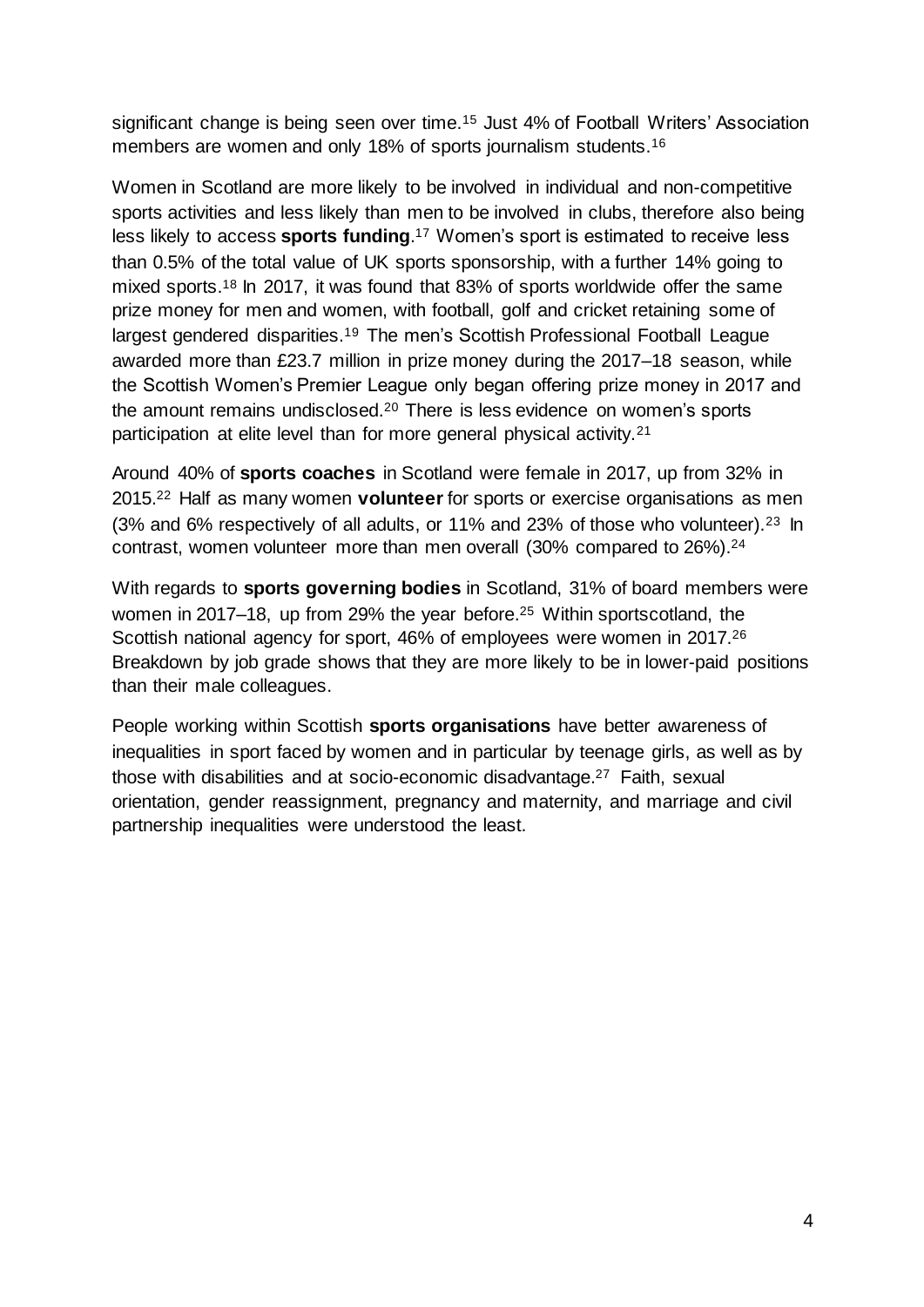# **Current Position: Girls in Sport and Physical Activity**

In 2016, 72% of girls in Scotland aged 2–15 met the recommended 60 minutes of physical activity per day.<sup>28</sup> This has increased by 8% over 8 years, up from 64% in 2008.<sup>29</sup> The percentage of 2–15 year-old boys meeting this recommended activity level fluctuated between 73% and 79% during the same period.<sup>30</sup>

Girls are most active at ages 5–7, with 81% doing at least an hour of activity per day, and least active at ages 13–15, when this figure falls to 49%.<sup>31</sup> In comparison, 72% of 13–15 year-old boys are active for at least an hour a day.<sup>32</sup> Boys are most active at ages 11–12 (86% meet the recommendations).<sup>33</sup> As the below graph shows, the reduction in girls' physical activity begins at ages 11–12, and continues to fall even more sharply as they reach their teenage years.



Meeting physical activity regulations by age & sex (%)

This pattern is also seen when the physical activity girls do at school is excluded. The percentages meeting the recommended hour per day fall from 73% for ages 8– 10, to 53% for 11–12 year olds, and then further to just 36% for girls aged 13–15.<sup>34</sup> In comparison, 58% of boys aged 13–15 do an hour of exercise per day with school activity excluded.<sup>35</sup> Research shows that around 10% fewer journeys to schools are by active travel once children start secondary school (44% vs 55%), which may account for some of the reduction in physical activity at this age.<sup>36</sup>

Looking specifically at **sports**, overall participation levels are similar for girls and boys: 67% of girls regularly participate in sport compared to 70% of boys.<sup>37</sup> This has remained relatively steady, with the percentage of girls participating in sports ranging from 63% to 70% since 2009.<sup>38</sup> However, age once again has a significant impact: participation rates diverge more notably by gender after ages 11–12, with 56% of girls aged 13–15 participating in sports, and 71% of boys of the same age.<sup>39</sup> In 2016,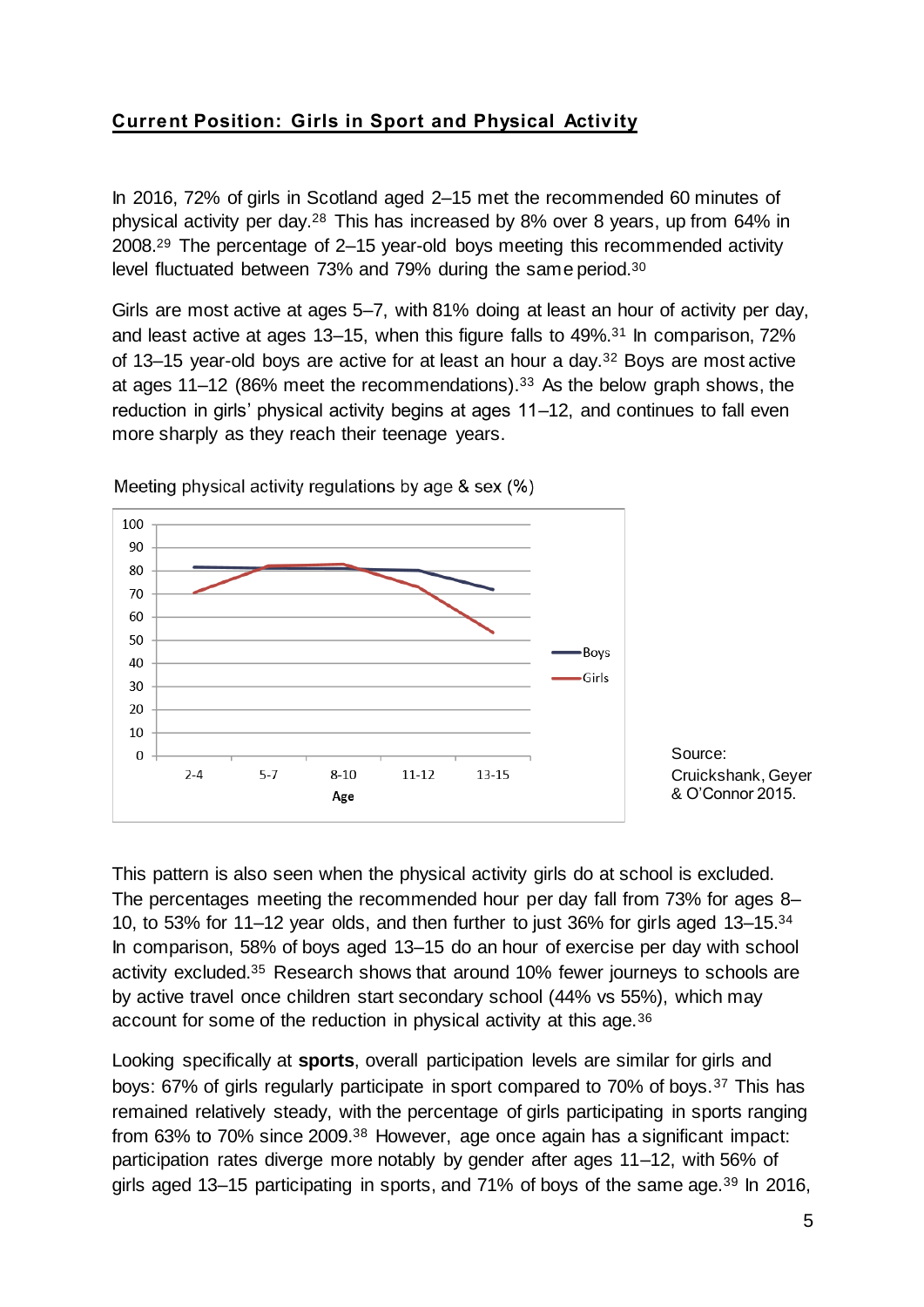fewer girls than boys participated in the activities of Active Schools, sportscotland's national sports and physical activity programme for children and young people (42% of girls on the school roll vs 44% of boys). <sup>40</sup> However, more young women were involved in leadership roles in sportscotland-supported activities in 2016–17, including making up 58% of both Young Ambassadors and competition organiser training participations, as well as two thirds of the Young People's Sport Panel.<sup>41</sup>

Dance, cycling, swimming and football were the most popular activities for girls aged 8–15 in 2008, with cycling, swimming and football the most popular for boys.<sup>42</sup> The biggest gendered differences were seen with dance (32% of girls participate at least once a month compared to 2% of boys) and football (26% and 75% respectively).<sup>43</sup> Karate, dodgeball, cross country, tennis and rugby are currently the fastest-growing sports for girls.44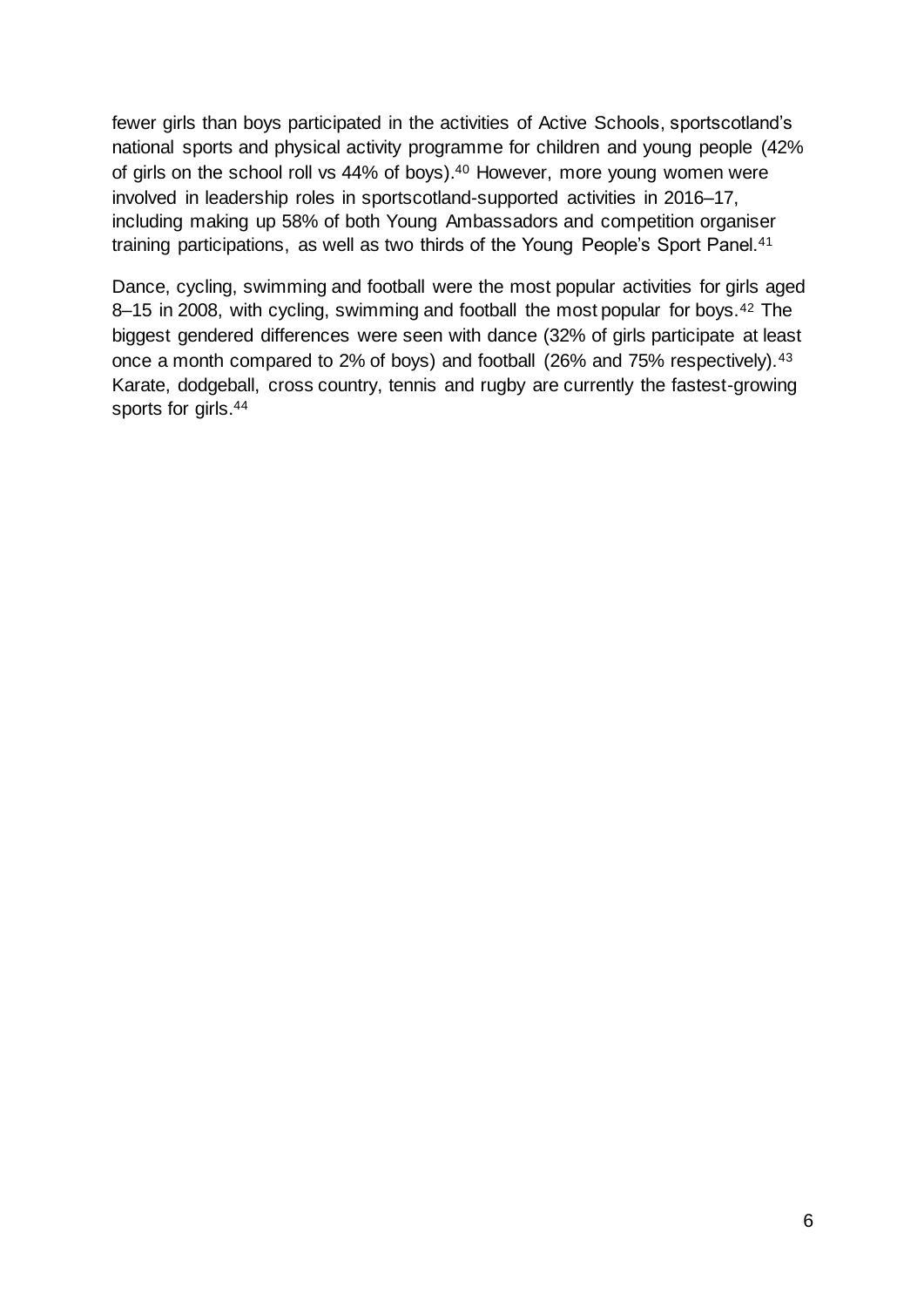# **The Impact of other Characteristics**

Beyond age, which is discussed in the above sections, there are a number of other characteristics which impact on women and girls' participation in sports and physical activity. These include disabilities, race and ethnicity, sexual orientation, gender reassignment, pregnancy and maternity, and socio-economic disadvantage. Those with disabilities, those from less advantaged socio-economic backgrounds and Asian minorities are all less likely to participate in sports.<sup>45</sup> These same groups, as well as other ethnic and religious minorities, are also less likely to use leisure facilities.<sup>46</sup>

The evidence base on how these characteristics affect sports participation varies widely. There is limited research on the impact of sexual orientation and gender reassignment, and the research on ethnicity and religion is largely focused on Muslim women, whose physical activity levels have been found to be significantly lower than other groups.<sup>47</sup> There is a notable lack of data on the impact of pregnancy and maternity or marriage and civil partnership.<sup>48</sup> Although we have some evidence relating to disabilities, this tends to offer a more general overview and not to be broken down to give an understanding of the varied experiences across different disabilities.<sup>49</sup>

Walking has been found to be a leveller across different groups of people, with inequalities in physical activity participation generally much wider when walking is excluded.<sup>50</sup>

#### **Disabilities**

33% of women have a limiting long-term condition or disability (and 30% of men).<sup>51</sup> This significantly reduces women's likelihood of being physically active; around 25% less adults with limiting long-term conditions do the recommended amount of physical activity than those without.<sup>52</sup> Disabled adults are also more than twice as likely to be inactive, and make up 62% of the overall inactive population.<sup>53</sup>

As noted above, much current data groups together all different types of disability and often does not differentiate between limiting and non-limiting conditions, which obscures a more detailed understanding of the impact of different disabilities on women's participation in physical activity.<sup>54</sup>

#### **Ethnicity and religion**

Pakistani adults are the only ethnic group which diverge significantly from the national Scottish average in meeting physical activity recommendations. Overall, they are around a third less likely to do so.<sup>55</sup> UK-wide research has shown that women of Pakistani and Bangladeshi ethnicity have particularly low levels of physical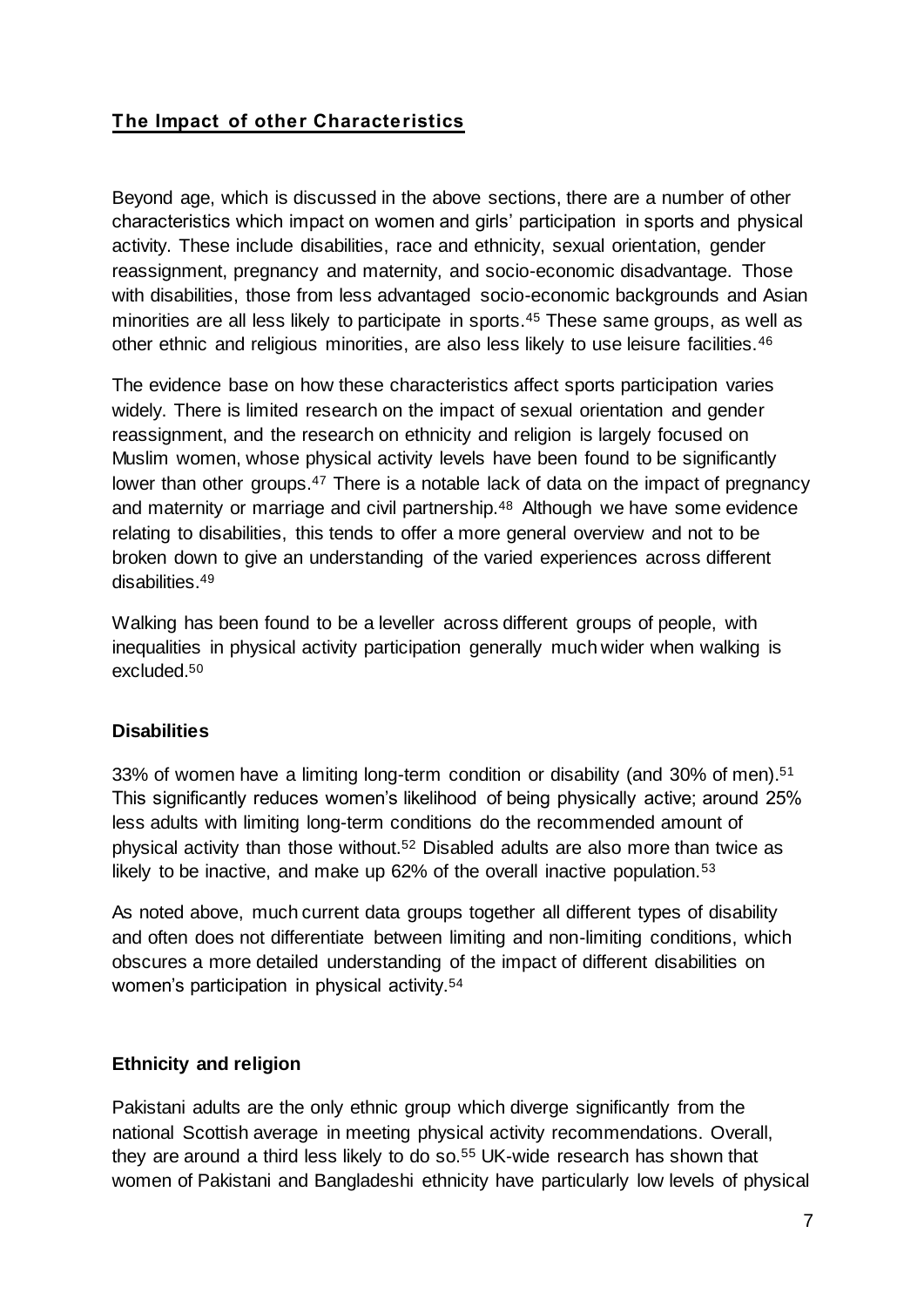activity (around half as many meet recommended levels of physical activity compared to both the national average for women and the average for Pakistani and Bangladeshi men).<sup>56</sup> For sports specifically, Muslims and Roman Catholics participate in sport less than the national average in Scotland (39% and 46% respectively compared to an average of 49%), while those of other Christian groups do more sport on average (52%).<sup>57</sup> There is significant overlap between race and ethnicity inequalities; 91% and 81% of those of Pakistani and Bangladeshi origin respectively are Muslim, for example.<sup>58</sup>

Research indicates that there is no difference between white and Asian adults in Scotland with regards to walking, and that many South Asian women find this activity easier to incorporate into their lives than other physical activities. 59

Children from ethnic minority backgrounds are less likely to meet physical activity recommendations or to participate in sport than the national average (57% vs 73% for physical activity and 62% vs 72% for sport).<sup>60</sup>

#### **LGBT women and girls**

There is evidence that bisexual, lesbian and gay people overall in Scotland participate in physical activity and sport at similar levels to heterosexual people, but that those who define their sexual orientation as 'other' tend to participate less.<sup>61</sup> It should be noted, though, that quantitative data on sexual orientation and sports participation in Scotland is very limited, and that underreporting and lack of distinction between LGB people who are 'out' or not is likely to affect some data.<sup>62</sup>

In contrast to men's sports teams, there are many openly lesbian and bisexual female rugby and football players in Scotland, but the numbers for Scottish sport in general are still small.<sup>63</sup> There is little research available on LGB people working, volunteering or coaching within sport.<sup>64</sup>

#### **Transgender women and girls**

22% of trans people in Scotland say that they never engage in sport or physical activity, and 30% are never spectators.<sup>65</sup> 68% would be more likely to participate in sports if they were more LGBT-friendly.<sup>66</sup> The relatively high number of trans people who are disabled (25% in this study) are also likely to impact these figures.<sup>67</sup>

At school, 29% of trans people are bullied during sport UK-wide, and 64% are unable to play for the sports team they would feel comfortable in.<sup>68</sup> Many trans women report negative experiences of sport at school, particularly with team games where strong masculine behaviour stereotypes often dominate.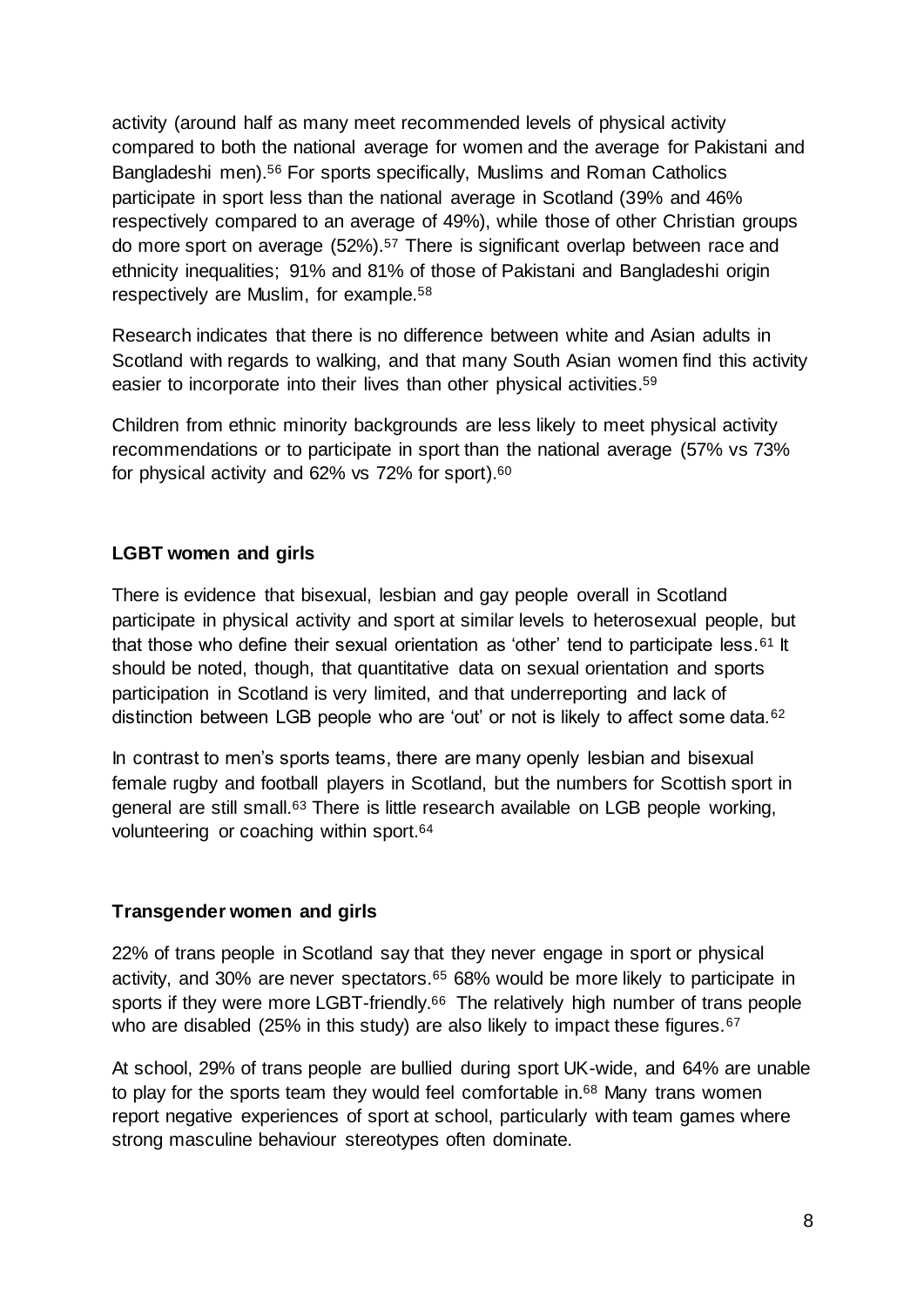There is an evidence gap around transgender women's employment in sport, their involvement in coaching or leadership roles, or how other inequalities also affect transgender women's experiences of sport.<sup>69</sup>

### **Pregnancy and maternity**

There is very little quantitative evidence on pregnant women's participation in physical activity and sport, especially in a UK or Scottish context.<sup>70</sup> There is some qualitative data on the barriers faced by pregnant women and mothers, as discussed below.

## **Socio-economically underprivileged women and girls**

Research shows that girls from poorer socio-economic backgrounds are as likely to be physically active as those from advantaged backgrounds when they are children.<sup>71</sup> However, they are less likely to participate in sports.<sup>72</sup> Adults from socioeconomically disadvantaged backgrounds are significantly less likely to participate in physical activity or sports than the average.<sup>73</sup> The effect of socio-economic disadvantage on likelihood of meeting recommended levels of physical activity is greater for women than men; the difference between those from the least and most deprived areas is 16% for men and 23% for women.<sup>74</sup> Overall, children from the most deprived areas of Scotland are likely to have 20 fewer years of good health during their lifetime.75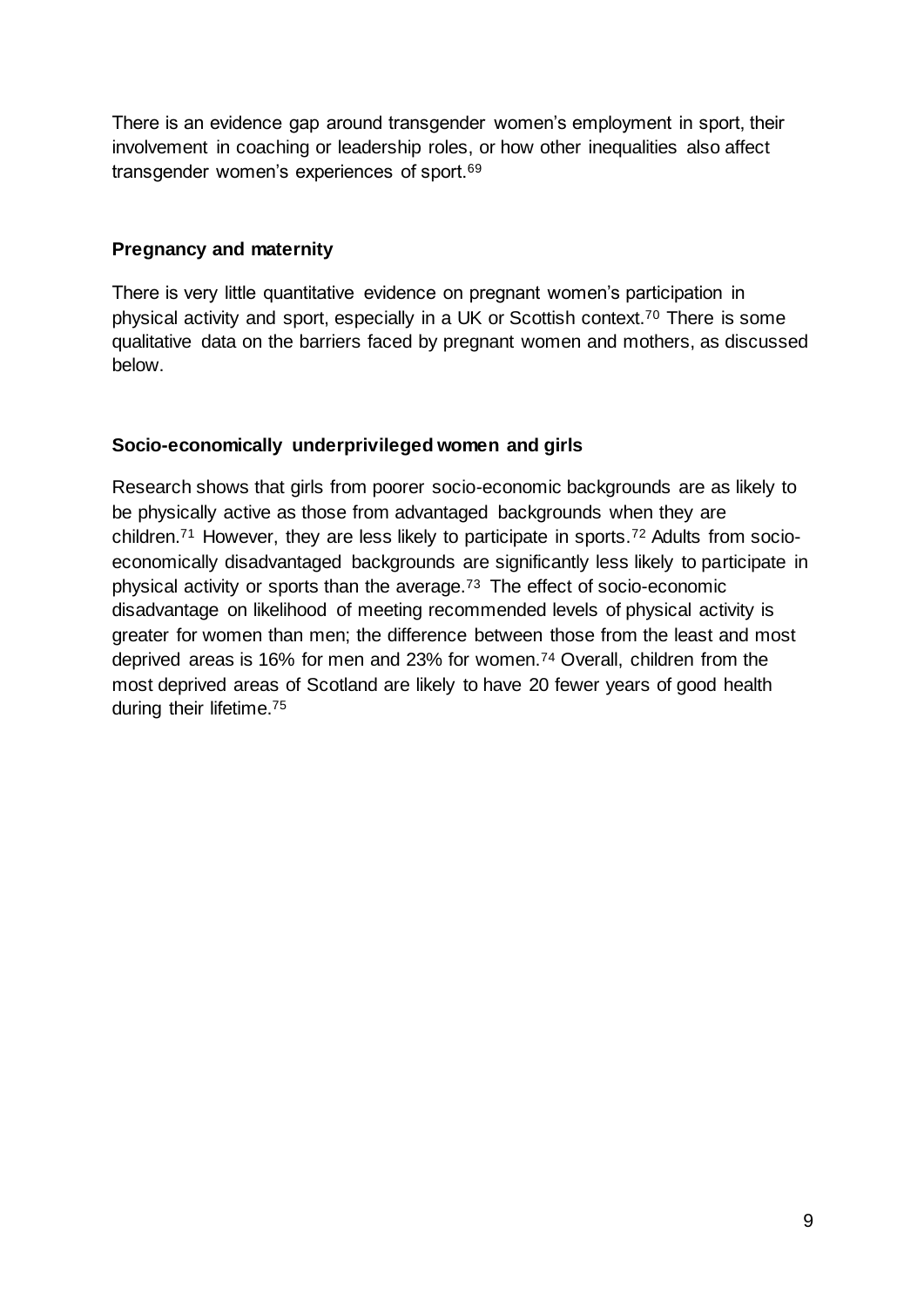## **Barriers to Participating**

There is strong evidence that being physically active has a wide range of positive health benefits. These include improved heart, muscle, bone, blood, immune and nervous system health, as well as improved self-perception, self-esteem, mood and sleep quality.<sup>76</sup> Physical activity also reduces the risk of chronic health conditions such as coronary heart disease, stroke, cancer and type 2 diabetes.<sup>77</sup> Being physically inactive reduces life expectancy; it is estimated to contribute to the death of around 2,500 people in Scotland every year.<sup>78</sup> In addition, sports participation is linked with wider social benefits for women and girls such as improved self-esteem, social inclusion, better academic performance and development of leadership skills.<sup>79</sup> It is therefore important that we understand the reasons that prevent many women and girls from participating, and work to address them.

Experiences of **physical education**, lack of **self-esteem** and **body confidence,**  poor **changing facilities** and influence of **family and peers** have all be found to be barriers to sports participation for women and girls.<sup>80</sup> Achieving greater equality in **coaching** is important since research has shown that some women prefer to be coached by female coaches.<sup>81</sup> Research has also shown that offering **single-sex sports activities** for young women can increase participation rates, as can facilitating a **non-competitive** atmosphere for those who are less enthusiastic about sports.<sup>82</sup> Involving girls in the development of new sports activities or programmes and offering sports **leadership** opportunities have been successful in increasing young women's engagement in physical activity.<sup>83</sup>

A lack of **media coverage** of sporting achievements of those with protected characteristics, a more general lack of **role models** in sport (particularly of deaf, LGBT and female Muslim sportspeople), negative school PE experiences and **costs** (especially for ethnic minority, disabled and LGBT people) have all be found to be barriers to sports participation.<sup>84</sup>

Research with **staff** within sportscotland and other local school- and club-based activities has shown that while equality is generally considered to be increasingly prioritised, some consider the focus on increasing the number of people participating in sport overall to be a barrier to prioritising equality. $85$  It was also suggested that some increased attention on equality was driven by sportscotland requirements or those of their boards rather than internal motivation. A lack of equalities awareness and resistance to change was reported particularly in club environments. Many of those working with sports organisations felt that high-performance environments responded well to many equalities issues, particularly regarding opportunities for disabled athletes. However, there were also concerns that the support required to reach elite level, both social and financial, may represent particular barriers for women and those at experiencing socio-economic disadvantage. Equalities-focused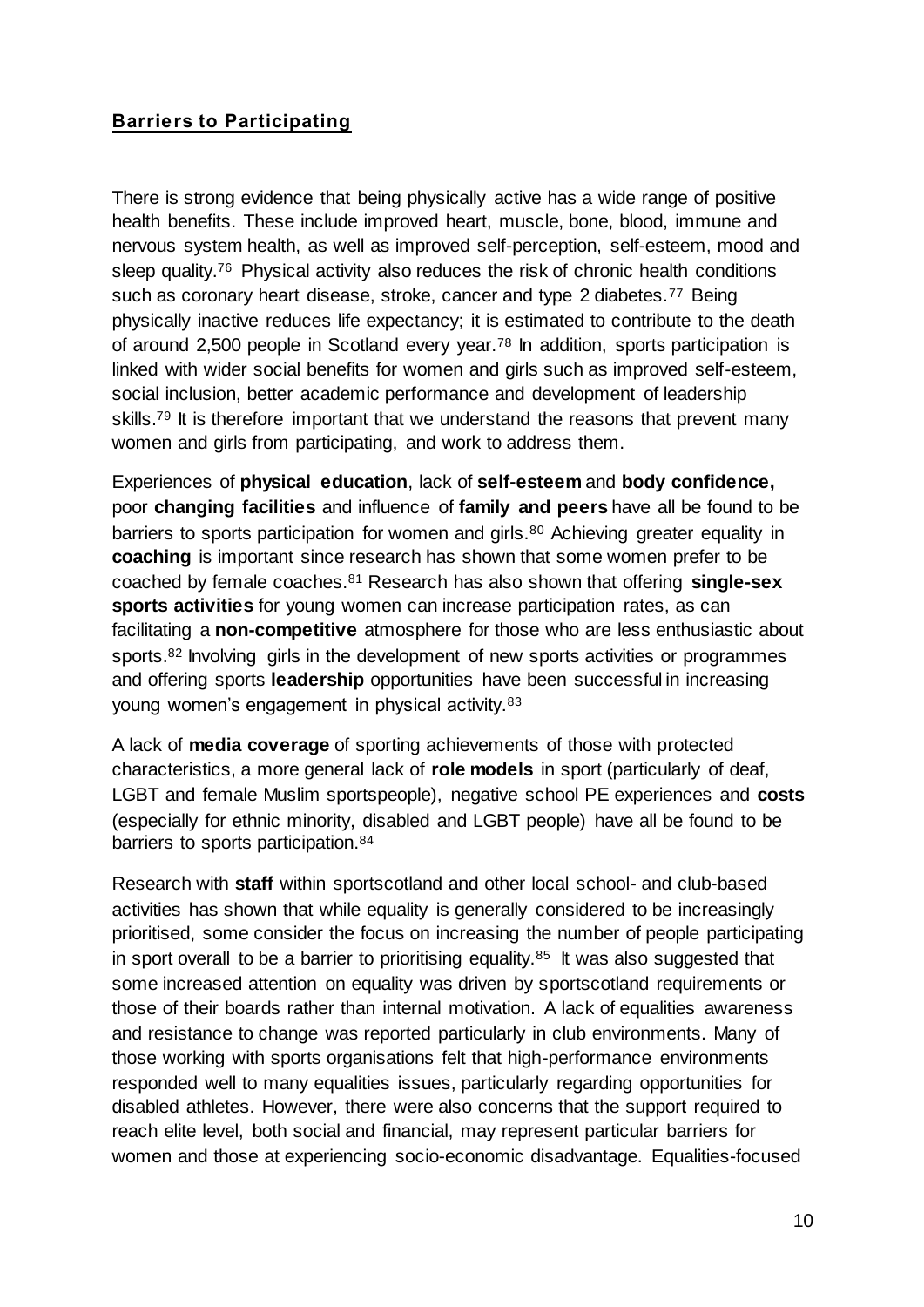training for those working in and facilitating sports has been recommended as a priority for reducing inequalities in sport.<sup>86</sup>

#### **Women and girls with disabilities**

People with disabilities often find the cost of accessible equipment required to allow them to participate in sports to be prohibitive. $87$  Those with mental health conditions report feelings of intimidation as a barrier to participation; this can include being intimidated by those facilitating or participating in the sport, by attending alone, or by the environment more widely.<sup>88</sup> Self-consciousness and low levels of confidence with regards to sport have also been found to be significant barriers for those with other disabilities.<sup>89</sup> Lack of information, support, appropriate facilities and transportation have also been found to prevent many of those with disabilities from doing sport.

#### **Ethnic and religious minority backgrounds**

Research has shown those of South Asian origin in Scotland tend to enjoy the same physical activities as the wider population and have similar motivations for wanting to engage in them, but that many, particularly women, have been discouraged by their cultural background and attitudes of older members of their families or community.<sup>90</sup> For some ethnic minority women, the appropriateness of sports clothing, self-image, concerns about body shape norms and lack of single-sex sessions for sports such as swimming have been found to be barriers.<sup>91</sup> Data from elsewhere in the UK suggests that home, family and work responsibilities prevent a significant proportion of ethnic minority women (over 40%) from participating in physical activity.<sup>92</sup> The cost of sports (particularly in relation to children's sports) has also been cited as a barrier to participation by those of ethnic minorities.<sup>93</sup>

UK research suggests insensitivity to cultural beliefs in the way school sports lessons are delivered can be a significant barrier to many Muslim girls' participation and leads to some skipping classes.<sup>94</sup> Current PE uniforms and communal showering, for example, both require exposing more of the body than some Muslim girls are comfortable with.<sup>95</sup> Finally, some Muslim children are also reluctant to participate in PE during Ramadan since fasting results in lower energy levels. 96

#### **LGBT women and girls**

Evidence suggests that homophobia and transphobia in sport results both in many LGBT people experiencing discrimination and intimidation when participating, and in many choosing to conceal their sexual orientation and thus having their rights to freedom of expression infringed.<sup>97</sup> 79% of LGBT people think that there is a problem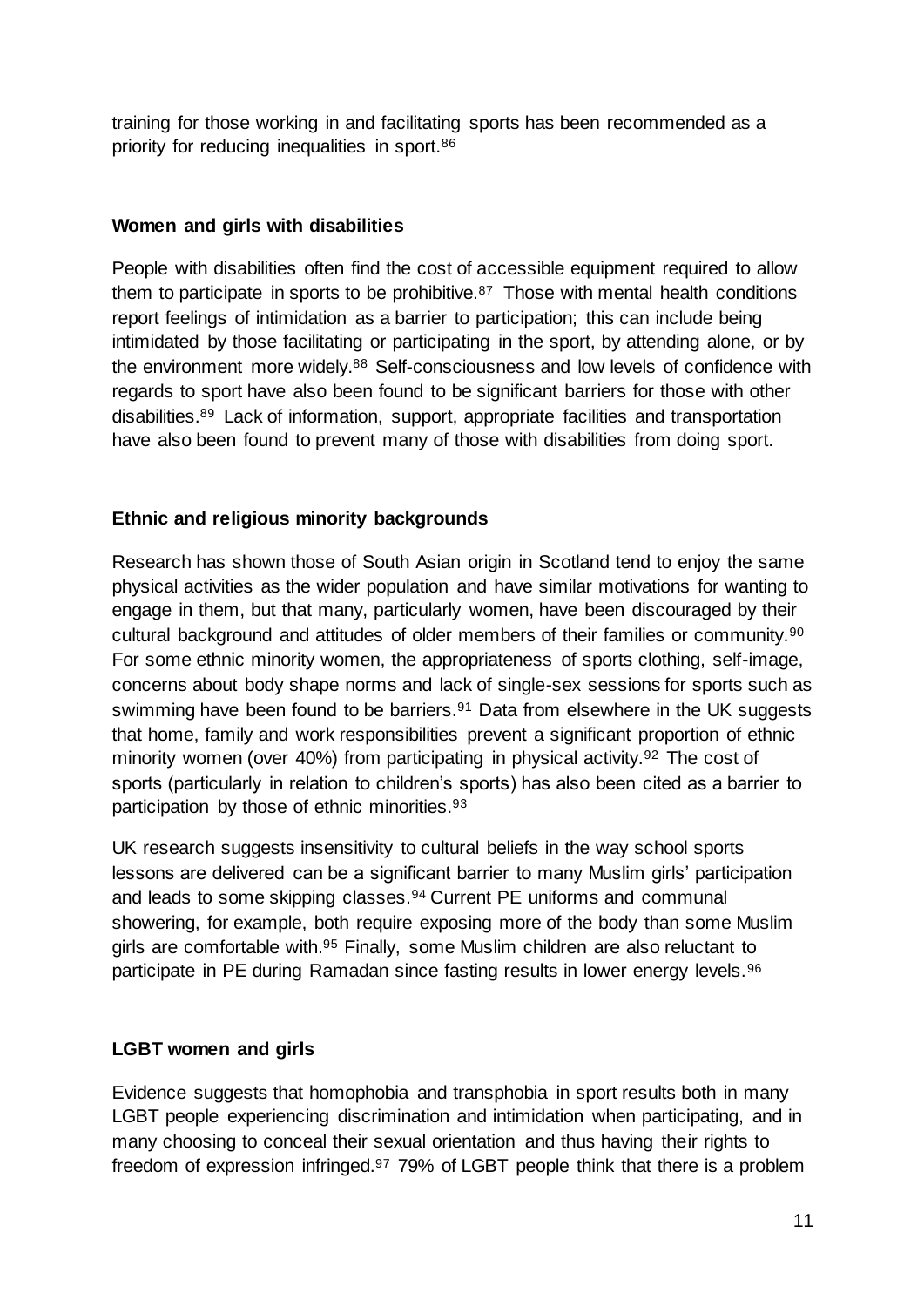with homophobia in sport.<sup>98</sup> Adult lesbian and bisexual women have been found less likely to experience discrimination while participating in sports than gay and bisexual adult men, although they still experience homophobic abuse.<sup>99</sup> The widespread stereotype of women involved in sport being labelled as lesbian also leads to many heterosexual women experiencing related bulling.<sup>100</sup> This has been noted as a barrier to heterosexual women's participation in rugby, especially, which is seen as a stereotypically masculine sport.<sup>101</sup>

A UK survey in 2012 found that lesbian and bisexual girls are also half as likely as gay and bisexual boys to experience homophobic bullying during sport at school (14% and 32% respectively).<sup>102</sup> Overall, 75% of LGB pupils who had been bullied at school disliked team sports, compared to 59% who had not.<sup>103</sup> Research has found that for many LGB people, gendered division of sport at school has a negative impact on their experience.<sup>104</sup>

#### **Transgender women and girls**

A Scottish survey found that discrimination is a barrier to participation in sport for 79% of trans people, and that 80% had personally experienced or witnessed abuse.<sup>105</sup> Many trans people say that they would find it easier to participate in sports with clubs if the clubs promoted themselves as inclusive and open to all, therefore meaning that it would not be necessary for trans people to compromise their confidentiality by asking about this.<sup>106</sup>

Lack of appropriate changing and leisure facilities is a particular barrier to trans women's participation in sport and physical activity.<sup>107</sup> Research shows that trans people generally prefer to have cubicles available, although using these in team sport environments can still result in bullying.<sup>108</sup> Another barrier is the prevalent gender segregation in sport and the normative gendered expectations of behaviour around sport and physical activity, which trans people may not conform to or feel comfortable with.<sup>109</sup> In competitive sport, trans women often have to face other people's concerns that they are at an unfair physical advantage, or that they pose greater risks to other female players.<sup>110</sup> Finally, lower income levels and the costs of transitioning also make it harder for some trans women to participate in sport.<sup>111</sup>

#### **Pregnancy and maternity**

Qualitative research in Scotland has shown that pregnant and postnatal women report a lack of appropriate physical activities run by people with relevant training, especially cardio exercise.<sup>112</sup> There is also a demand for activities that young babies can attend along with their mothers.113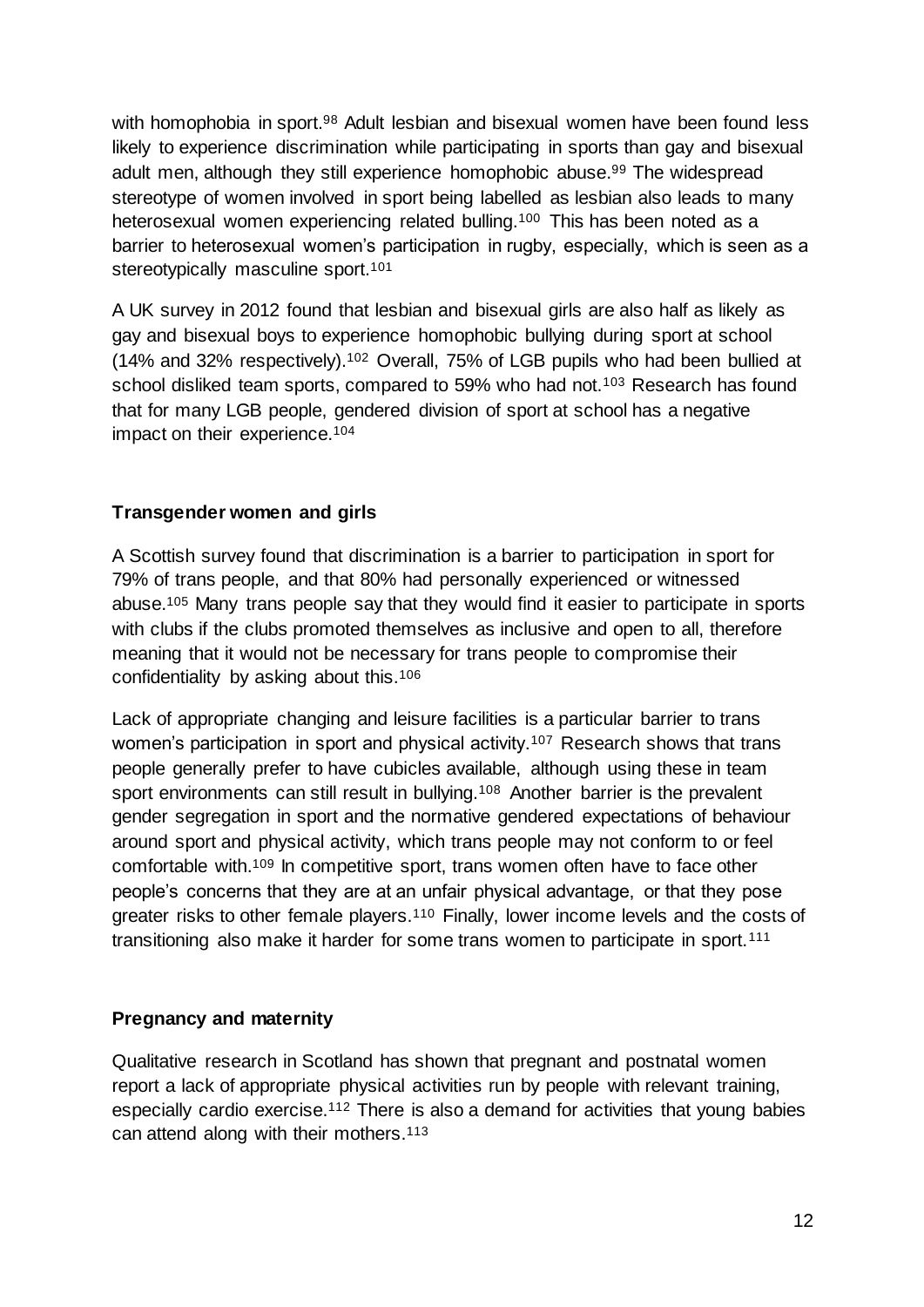Although general advice is for pregnant women to keep active and continue with the physical activities they participated in before pregnancy, some pregnant women are discouraged from participating by sports organisations who are concerned about being held liable for any injuries.<sup>114</sup>

A lack of available childcare is one of the most important barriers preventing women in general from participating in physical activity.<sup>115</sup> This may also affect some girls, who are more likely than boys to have caring responsibilities.<sup>116</sup> Cost and confidence have been identified as further key barriers to UK mothers' participation in physical activity.117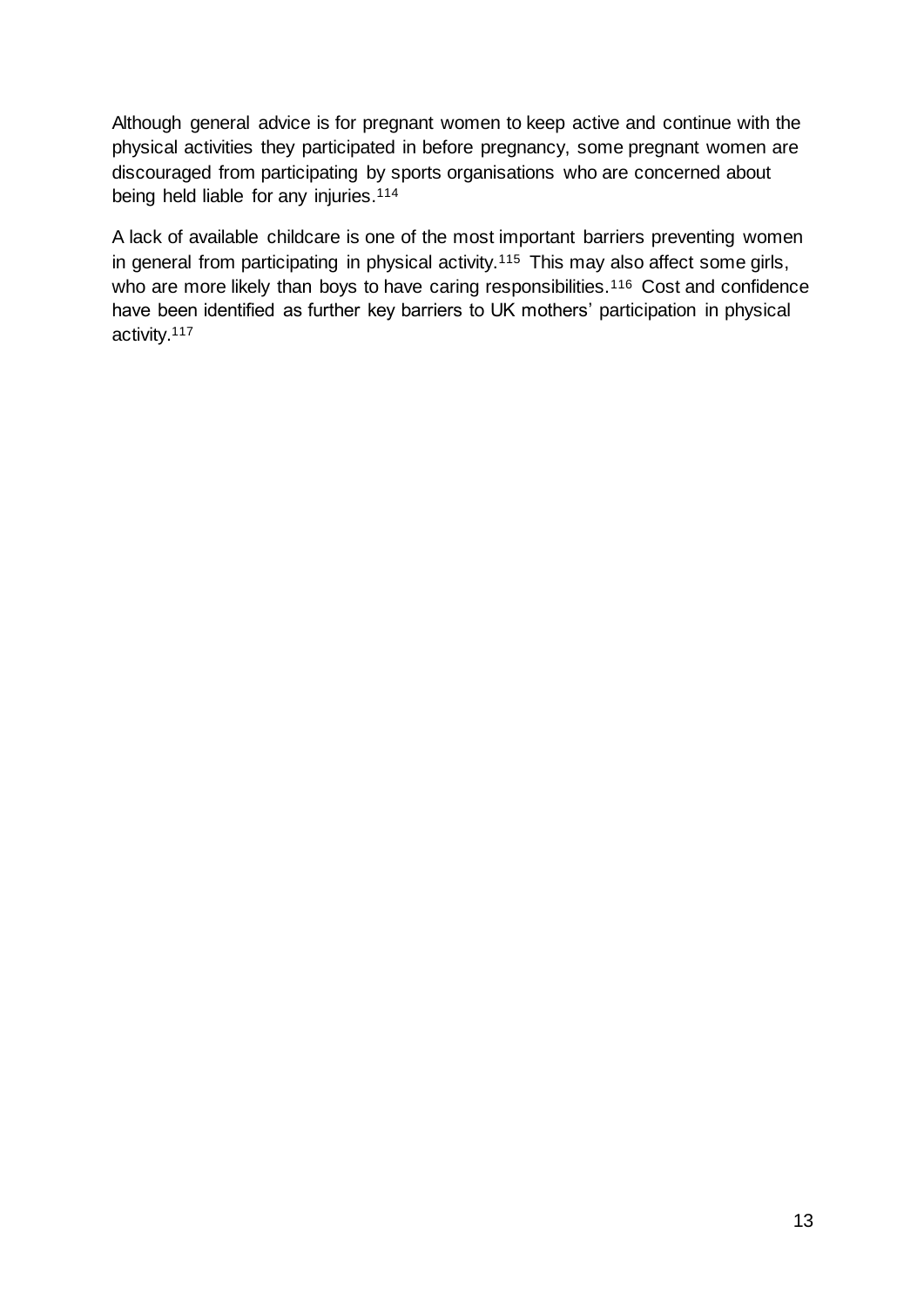### **References**

<sup>2</sup> S. Scholes, 2017. *Health Survey for England 2016: Physical Activity in Adults.* NHS Digital. Available at:<http://healthsurvey.hscic.gov.uk/media/63730/HSE16-Adult-phy-act.pdf> [accessed 12 September 2018].

<sup>3</sup> The Scottish Government, 2018. *Scotland's People Annual Report: 2017.* Edinburgh: The Scottish Government. Available at:<https://www.gov.scot/Resource/0053/00539979.pdf> [accessed 14 September 2018].

4 Ibid.

l

<sup>5</sup> The Scottish Government 2018.

<sup>6</sup> McLean, Christie & Gray 2017.

<sup>7</sup> Research Scotland, 2016. *Equality and Sport Research.* Glasgow: Research Scotland. Available at: <https://sportscotland.org.uk/media-imported/1886385/equality-and-sport-research-final-report.pdf> [accessed 14 September 2018].

<sup>8</sup> Ibid.

<sup>9</sup> The Scottish Government 2018.

<sup>10</sup> L. Murray, 2006. *Sport, Exercise and Physical Activity: Public Participation, Barriers and Attitudes.*  Scottish Executive. Available at[: https://www.gov.scot/Resource/Doc/932/0041468.pdf](https://www.gov.scot/Resource/Doc/932/0041468.pdf) [accessed 17 September 2018].

 $11$  Ibid.

 $12$  lbid.

 $13$  Ibid.

<sup>14</sup> Engender, *Gender Matters Roadmap: Media, Arts and Sport.* Available at:

<https://gendermatters.engender.org.uk/content/media-arts-sport/> [accessed 14 September 2018]; C.

Packer, D. Geh, O. Goulden, A. Jordan, G. Withers, A. Wagstaff, R. Bellwood, C. Binmore & C. Webster, 2015. No Lasting Legacy: No Change in Reporting of Women's Sports in the British Print

Media with the London 2012 Olympics and Paralympics. *Journal of Public Health*, 37(1): 50–56. <sup>15</sup> S. Franks & D. O'Neill, 2016. Women Reporting Sport: Still a Man's Game? *Journalism,* 17(4): 474– 492.

<sup>16</sup> House of Commons' Culture, Media and Sport Committee, 2014. Women and Sport: First Report of Session 2014/15. London: House of Commons. Available at:

<https://publications.parliament.uk/pa/cm201415/cmselect/cmcumeds/513/513.pdf> [accessed 14 September 2018].

<sup>17</sup> As reported in Research Scotland 2016.

<sup>18</sup> Women in Sport, 2014. *Say Yes to Success: Investing in the Future of Women's Sport.* Available at: [https://www.womeninsport.org/wp-content/uploads/2017/10/Womens-Sport-Say-Yes-to-](https://www.womeninsport.org/wp-content/uploads/2017/10/Womens-Sport-Say-Yes-to-Success.pdf?x99836)[Success.pdf?x99836](https://www.womeninsport.org/wp-content/uploads/2017/10/Womens-Sport-Say-Yes-to-Success.pdf?x99836) [accessed 14 September 2018].

<sup>19</sup> A. Thompson & K. Kopczyk, 2017. Women's Sport Week 2017: Gender Prize Money Gap Narrowing, New Study Shows. *BBC* [online], 19 June 2017. Available at: <https://www.bbc.co.uk/sport/40299469> [accessed 14 September 2018].

<sup>20</sup> Scottish Professional Football League, 2018. Record Prize Money for SPFL Clubs. *Scottish Professional Football League* [online], 5 April 2018. Available at: [https://spfl.co.uk/news/record-prize](https://spfl.co.uk/news/record-prize-money-for-spfl-clubs)[money-for-spfl-clubs](https://spfl.co.uk/news/record-prize-money-for-spfl-clubs) [accessed 14 September 2018] ; Scottish Women's Premier League, 2018. Scottish Building Society SWPL 18 Season Launched. *Scottish Women's Premier League* [online], 9 January 2018. Available at[: https://www.womenspremierleague.co.uk/news/scottish-building-society](https://www.womenspremierleague.co.uk/news/scottish-building-society-swpl-18-season-launched/)[swpl-18-season-launched/](https://www.womenspremierleague.co.uk/news/scottish-building-society-swpl-18-season-launched/) [accessed 14 September 2018].

<sup>21</sup> Research Scotland 2016.

<sup>22</sup> Sports Coach UK, 2017. *Coaching in Scotland 2017.* Available at:

<https://sportscotland.org.uk/media/2452/coaching-in-scotland-2017.pdf> [accessed 14 September 2018] ; Sports Coach UK, 2015. *Coaching in Scotland 2015.* Available at:

<https://sportscotland.org.uk/media-imported/1570271/coaching-in-scotland-2015-final.pdf> [accessed 14 September 2018].

<sup>23</sup> G. Cruickshank, J. Geyer & N. O'Connor, 2015. *Active Scotland Outcomes: Indicator Equality Analysis.* Edinburgh: The Scottish Government. Available at:

<sup>1</sup> J. McLean, S. Christie & L. Gray (eds), 2017. *The Scottish Health Survey: 2016 Edition, Volume 1, Main Report*. Edinburgh: The Scottish Government. Available at:

<https://www.gov.scot/Resource/0052/00525472.pdf> [accessed 12 September 2018].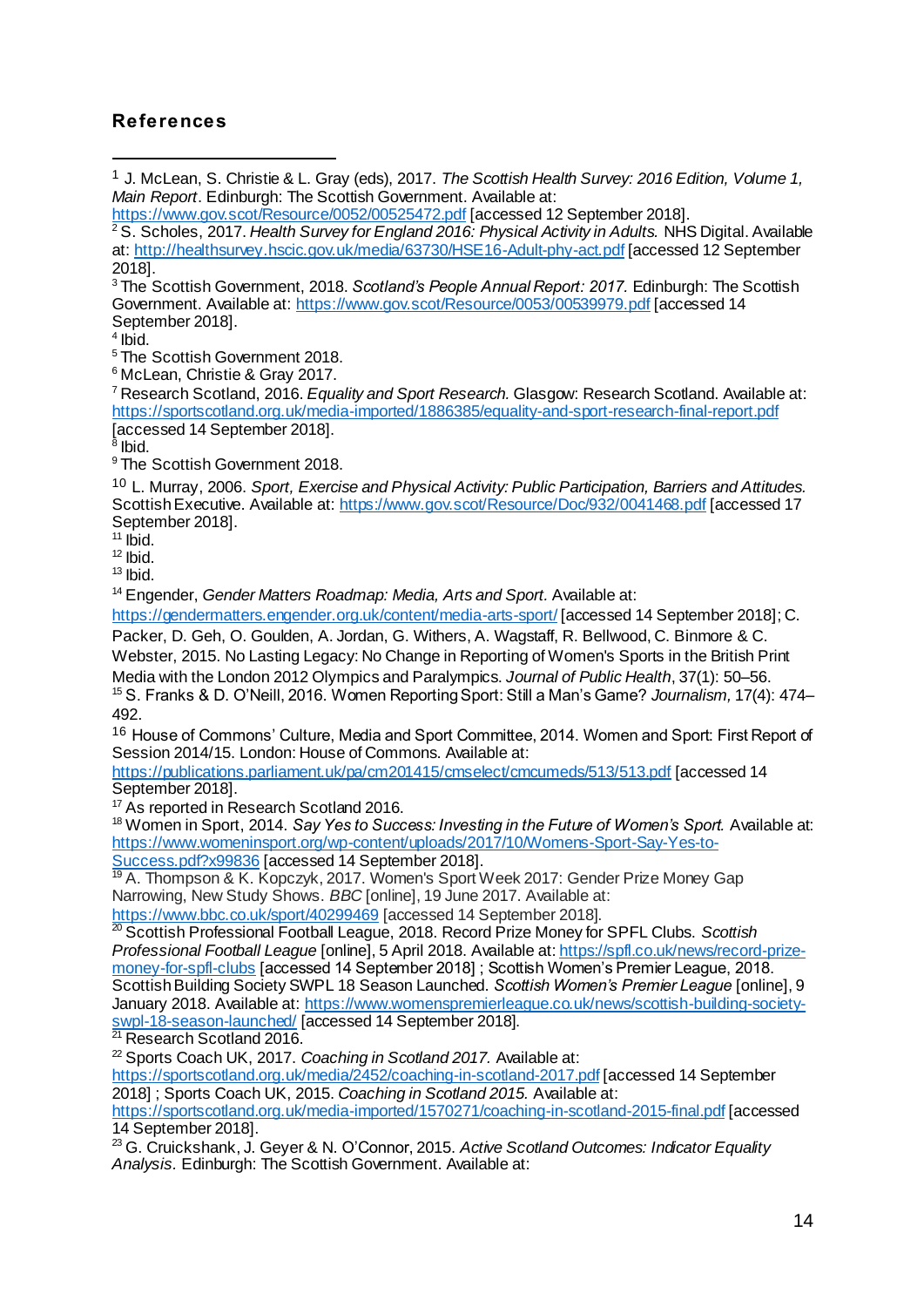$\overline{a}$ <https://www.gov.scot/Resource/0048/00489359.pdf> [accessed 12 September 2018] ; The Scottish Government 2018. <sup>24</sup> The Scottish Government 2018. <sup>25</sup> Sportscotland, 2018. *2017/18 Board Member Gender Split Data*. As provided by sportscotland. <sup>26</sup> Sportscotland, 2017. *Equality at sportscotland: Equality Mainstreaming and Outcome Progress Report April 2017.* Glasgow: Sportscotland. Available at: [https://sportscotland.org.uk/media/2842/equality-mainstreaming-and-outcome-progress-report-april-](https://sportscotland.org.uk/media/2842/equality-mainstreaming-and-outcome-progress-report-april-2017.pdf)[2017.pdf](https://sportscotland.org.uk/media/2842/equality-mainstreaming-and-outcome-progress-report-april-2017.pdf) [accessed 1 October 2018]. <sup>27</sup> Research Scotland 2016. <sup>28</sup> McLean, Christie & Gray 2017  $29$  Ibid.  $30$  Ibid.  $31$  lbid.  $32$  Ibid.  $33$  lbid.  $34$  Ibid.  $35$  lbid. <sup>36</sup> Cruickshank, Geyer & O'Connor 2015.  $37$  This excludes the physical activity undertaken during active play, walking or any housework or gardening. McLean, Christie & Gray 2017.  $38$  Ibid. <sup>39</sup> G. Cruickshank, J. Geyer & N. O'Connor. 2015. <sup>40</sup> Research Scotland, 2018. *Evaluation of sportscotland Supported Activity: Schools and Education.*  Glasgow: Research Scotland. Available at[: https://sportscotland.org.uk/media/3550/schools-and](https://sportscotland.org.uk/media/3550/schools-and-education-wider-evaluation-full-report-final.pdf)[education-wider-evaluation-full-report-final.pdf](https://sportscotland.org.uk/media/3550/schools-and-education-wider-evaluation-full-report-final.pdf) [accessed 1 October 2018].  $41$  Ibid. <sup>42</sup> Sportscotland, 2008. *Sports Participation in Scotland 2008.* Available at: [https://sportscotland.org.uk/documents/participation/sports\\_participation\\_in\\_scotland\\_2008\\_research](https://sportscotland.org.uk/documents/participation/sports_participation_in_scotland_2008_research_digest_july_2010.pdf) digest\_july\_2010.pdf [accessed 17 September 2018]. <sup>43</sup> Ibid. 44 These sports showed the biggest increase in participant sessions between 2011/12 and 2016/17. See:<https://news.gov.scot/news/women-and-girls-in-sport-week> [accessed 14 September 2018]. <sup>45</sup> Cruickshank, Geyer & O'Connor 2015.  $46$  Ibid. <sup>47</sup> Cruickshank, Geyer & O'Connor 2015; Research Scotland 2016. <sup>48</sup> Ibid. <sup>49</sup> Cruickshank, Geyer & O'Connor 2015. <sup>50</sup> Ibid.; Research Scotland 2016. <sup>51</sup> Cruickshank, Geyer & O'Connor 2015.  $52$  lbid. <sup>53</sup> Ibid. <sup>54</sup> Ibid.  $55$  These figures related to older recommendations for physical activity, of 30 minutes of moderate to vigorous physical activity on at least 5 days per week for adults. Cruickshank, Geyer & O'Connor 2015. <sup>56</sup> J. Long, K. Hylton, K. Spracklen, A. Ratna & S. Bailey, 2009. *Systematic Review of the Literature on Black and Minority Ethnic Communities in Sport and Physical Recreation*. Leeds: Carnegie Research Institute. Available at[: https://www.sportengland.org/media/3267/systematic-review-of-the](https://www.sportengland.org/media/3267/systematic-review-of-the-literature-on-bme-communities-in-sport.pdf)[literature-on-bme-communities-in-sport.pdf](https://www.sportengland.org/media/3267/systematic-review-of-the-literature-on-bme-communities-in-sport.pdf) [accessed 17 September 2018]. <sup>57</sup> Cruickshank, Geyer & O'Connor 2015. <sup>58</sup> Ibid. <sup>59</sup> Ibid.  $60$  lbid.  $61$  lbid. <sup>62</sup> Ibid.; Research Scotland 2016. 63 Smith, Cuthbertson & Gale 2012. <sup>64</sup> Research Scotland 2016. 65 Smith, Cuthbertson & Gale 2012.  $66$  Ibid.  $67$  Ibid.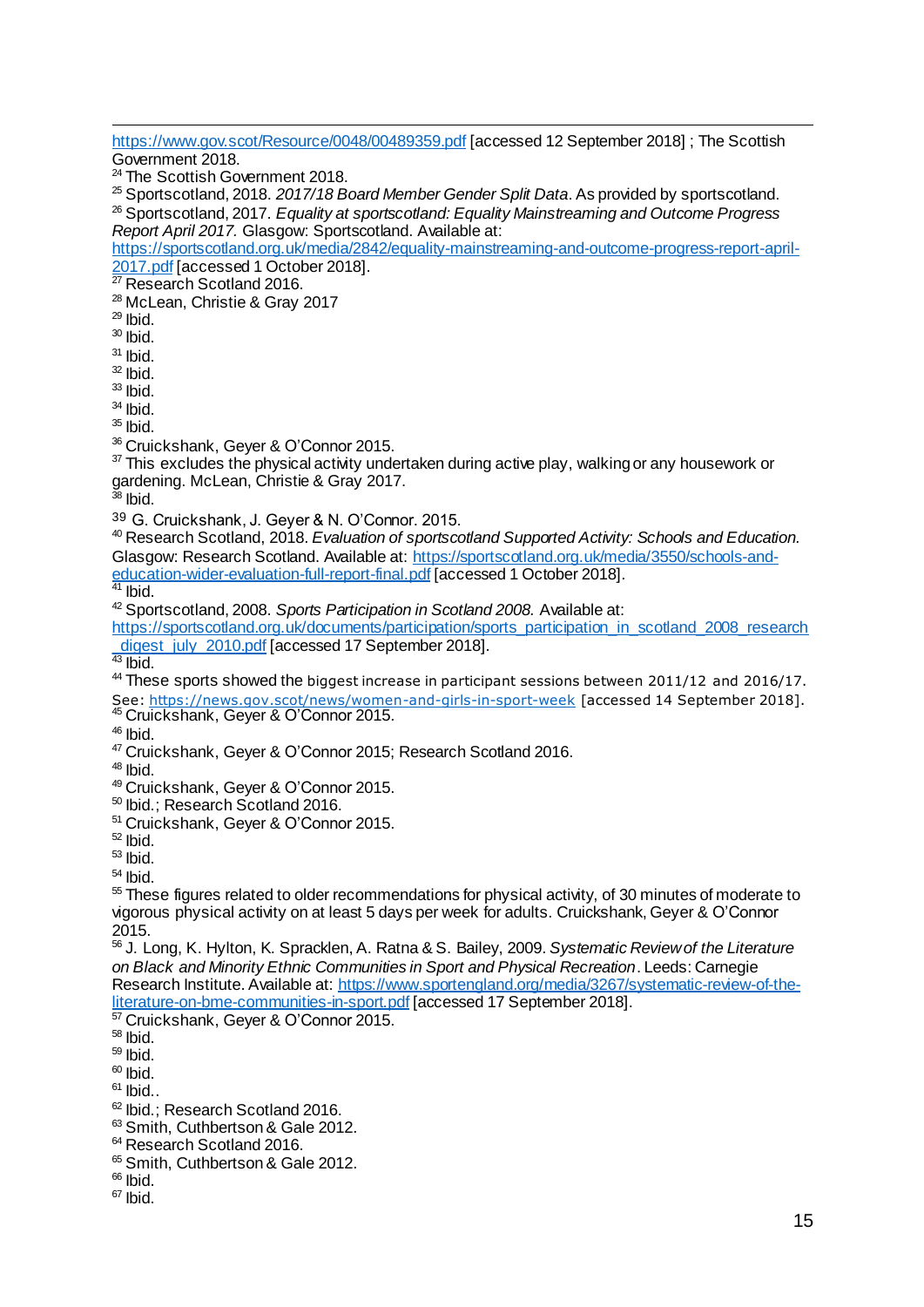$\overline{a}$ <sup>68</sup> J. Bradlow, F. Bartram, A. Guasp & V. Jadva, 2017. *School Report: The Experiences of Lesbian,*  Gay, Bi and Trans Young People in Britain's Schools in 2017. London: Stonewall. Available at: [https://www.stonewallscotland.org.uk/sites/default/files/the\\_school\\_report\\_2017.pdf](https://www.stonewallscotland.org.uk/sites/default/files/the_school_report_2017.pdf) [accessed 13 September 2018].

<sup>69</sup> Research Scotland 2016.

 $70$  Ibid.

<sup>71</sup> Cruickshank, Geyer & O'Connor 2015; P. McCrorie & A. Ellaway, 2017. *Objectively Measured Physical Activity Levels of Scottish Children: Analysis from a Subsample of 10-11 Year Olds in the Growing Up in Scotland Study.* Edinburgh: The Scottish Government. Available at: <https://www.gov.scot/Resource/0052/00522981.pdf> [accessed 17 September 2018].

 $72$  lbid.

 $73$  Ibid.

<sup>74</sup> McLean, Christie & Gray 2017.

 $75$  Ibid.

<sup>76</sup> W. Brown, A. Bauman, F. Bull & N. Burton, 2012. *Development of Evidence-Based Physical Activity Recommendations for Adults (18–64 Years)*. Report prepared for the Australian Government Department of Health. Available at:

[https://www.health.gov.au/internet/main/publishing.nsf/content/F01F92328EDADA5BCA257BF0001E](https://www.health.gov.au/internet/main/publishing.nsf/content/F01F92328EDADA5BCA257BF0001E720D/$File/DEB-PAR-Adults-18-64years.pdf)

[720D/\\$File/DEB-PAR-Adults-18-64years.pdf](https://www.health.gov.au/internet/main/publishing.nsf/content/F01F92328EDADA5BCA257BF0001E720D/$File/DEB-PAR-Adults-18-64years.pdf) [accessed 14 September 2018].

<sup>77</sup> See McLean, Christie & Gray 2017.

<sup>78</sup> See Scottish Government, *Physical Activites and Sport.* Available at:

<https://beta.gov.scot/policies/physical-activity-sport/> [accessed 17 September 2018].

<sup>79</sup> Right to Play, 2008. *Harnessing the Power of Sport for Development and Peace:* 

*Recommendations to Governments.* Toronto: Right to Play. Available at:

<http://www.righttoplay.com/moreinfo/aboutus/Documents/Sport%20For%20Dev%20-%20ENG.pdf> [accessed 14 September 2018]: 125–166 ; Sportscotland, 2005. *Making Women and Girls More* 

*Active: A Good Practice Guide.* Available at:

<https://sportscotland.org.uk/documents/resources/makingwomenandgirlsmoreactive.pdf> [accessed 12 September 2018].

80 Research Scotland 2016: Research Scotland 2018.

<sup>81</sup> K. Fasting & G. Pfister, 2000. Female and Male Coaches in The Eyes of Female Elite Soccer

Players. *European Physical Education Review*, 6(1): 91–110. As reported in Research Scotland 2016. 82 Research Scotland 2016; Research Scotland 2018.

83 Research Scotland 2018.

84 Cruickshank, Geyer & O'Connor 2015; Research Scotland 2016.

85 Research Scotland 2016.

<sup>86</sup> Ibid.

 $87$  Ibid.

 $88$  Ibid.

<sup>89</sup> Sportscotland, 2001. *Sport and People with a Disability: Aiming at Social Inclusion*. Available at: <https://sportscotland.org.uk/documents/resources/disabilityrr.pdf> [accessed 19 September 2018]. <sup>90</sup> R. Jepson, G. Avan, A. Bowes, F. Harris, R. Robertson & A. Sheikh, 2008. *Physical Activity and* 

*Black and Minority Ethnic Groups: A Qualitative Study of South Asian People Living in Scotland.* Edinburgh: NHS Health Scotland. Available at:

<http://www.reachhealth.org.uk/elibrarary/1465296435Physical%20Activity%20&%20BME.pdf> Faccessed 17 September 2018].

Research Scotland 2016.

92 See Research Scotland 2016.

93 Research Scotland 2016.

<sup>94</sup> Ibid.; Cruickshank, Geyer & O'Connor 2015.

<sup>95</sup> Ibid.

96 Research Scotland 2016.

97 Cruickshank, Geyer & O'Connor 2015.

<sup>98</sup> M. Smith, S. Cuthbertson & N. Gale, 2012. *Out for Sport: Tackling Homophobia and Transphobia in Sport.* Edinburgh: Equality Network. Available at[: https://www.equality-network.org/wp-](https://www.equality-network.org/wp-content/uploads/2013/03/Out-for-Sport-Report.pdf)

[content/uploads/2013/03/Out-for-Sport-Report.pdf](https://www.equality-network.org/wp-content/uploads/2013/03/Out-for-Sport-Report.pdf) [accessed 13 September 2018].

 $\overline{99}$  Ibid.

 $100$  lbid.

 $101$  Ibid.